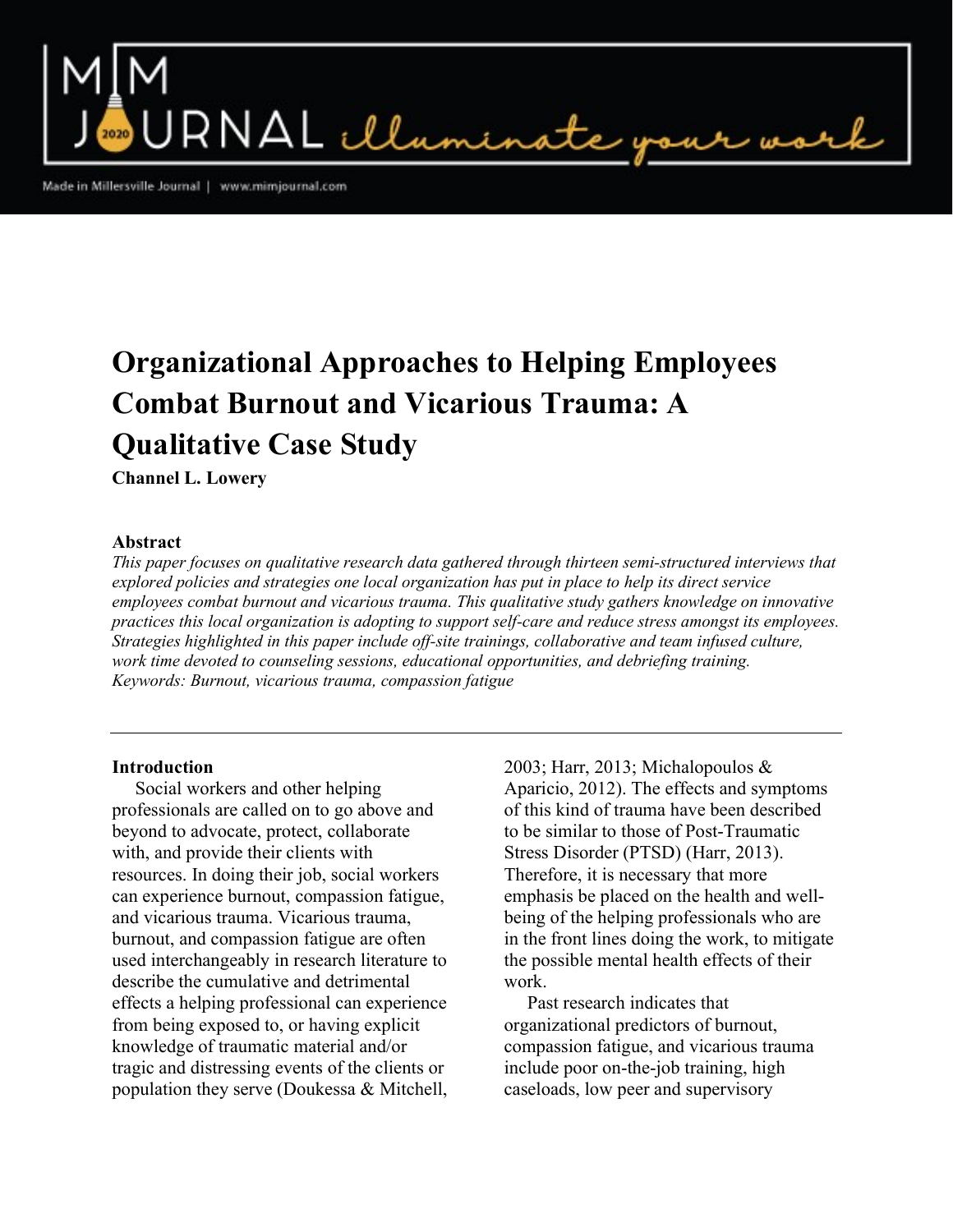supports, unfairness in organizational structure, and low employee engagement (Newell & MacNeil, 2010; Ravalier, 2010). Individual symptoms that may present themselves at varying degrees include apathy, rigidity, decreased self-esteem, difficulty concentrating, anxiety, guilt, fear, sadness, increased absenteeism, and feelings of powerlessness (Harr, 2010). This research study adds to this body of knowledge. The research question this study was attempting to answer was: "What protective factors do employers implement to reduce rates of burnout and vicarious trauma in social workers?"

#### Methodology

 The data for this research study was gathered through thirteen 30-45-minute semi-structured interviews with employees of an organization that works directly with individuals who are experiencing homelessness. After the interviews were conducted and transcribed, the data was analyzed utilizing a line by line inductive method to uncover emerging themes related to organizational protective factors to combat burnout and vicarious trauma at this organization. The sampling frame for this population was identified as employees of the organization that worked directly with the client population mentioned above; from which a sample of convenience was chosen.

#### Findings and Discussion

 The themes that emerged from the data collected were grouped under two main themes namely, organizational policies/strategies and organizational culture aspects that employees mentioned, that helped them deal with the stress, burnout, and vicarious trauma associated with their jobs. Policies/strategies employed by the organization that were mentioned by participants included; opportunities for offsite trainings, availability of onsite

counseling services offered to employees on a monthly basis, a generous pay and benefits package including employee assistance program (EAP) that is accessible to family members, a generous amount of paid timeoff (PTO) that can be gifted to other coworkers if needed, and educational and continuing professional development opportunities offered onsite that can be completed during work hours.

 Organizational Culture aspects that emerged from the data included the faithbased culture of the organization and encouragement to freely and comfortable incorporate and express spirituality. Research participants shared that they completed spiritual activities and rituals at work through prayer and devotionals, they shared that they had feelings that they were a part of a team that truly valued one another, being able to openly communicate with supervisors when there was a problem or if they had questions, viewing leadership as being authentic and transparent, and feeling that self-care was treated as an important part of their work as reflected by the leadership in their personal choices and actions.

 The findings of this study suggest that organizational policies, practices, and culture play and impact how employees handle the stresses of their jobs. The results of this study support the idea that normalizing the experience of helping professionals who are dealing with burnout, compassion fatigue, and vicarious trauma, communicates it as an occupational hazard and not a personal or professional flaw or shortcoming (Wilson, 2016; Harr, 2013). These results also support the belief that it is in the best interest of organizations to assist in providing supports for helping professionals that lead to better-quality services to the populations that are served.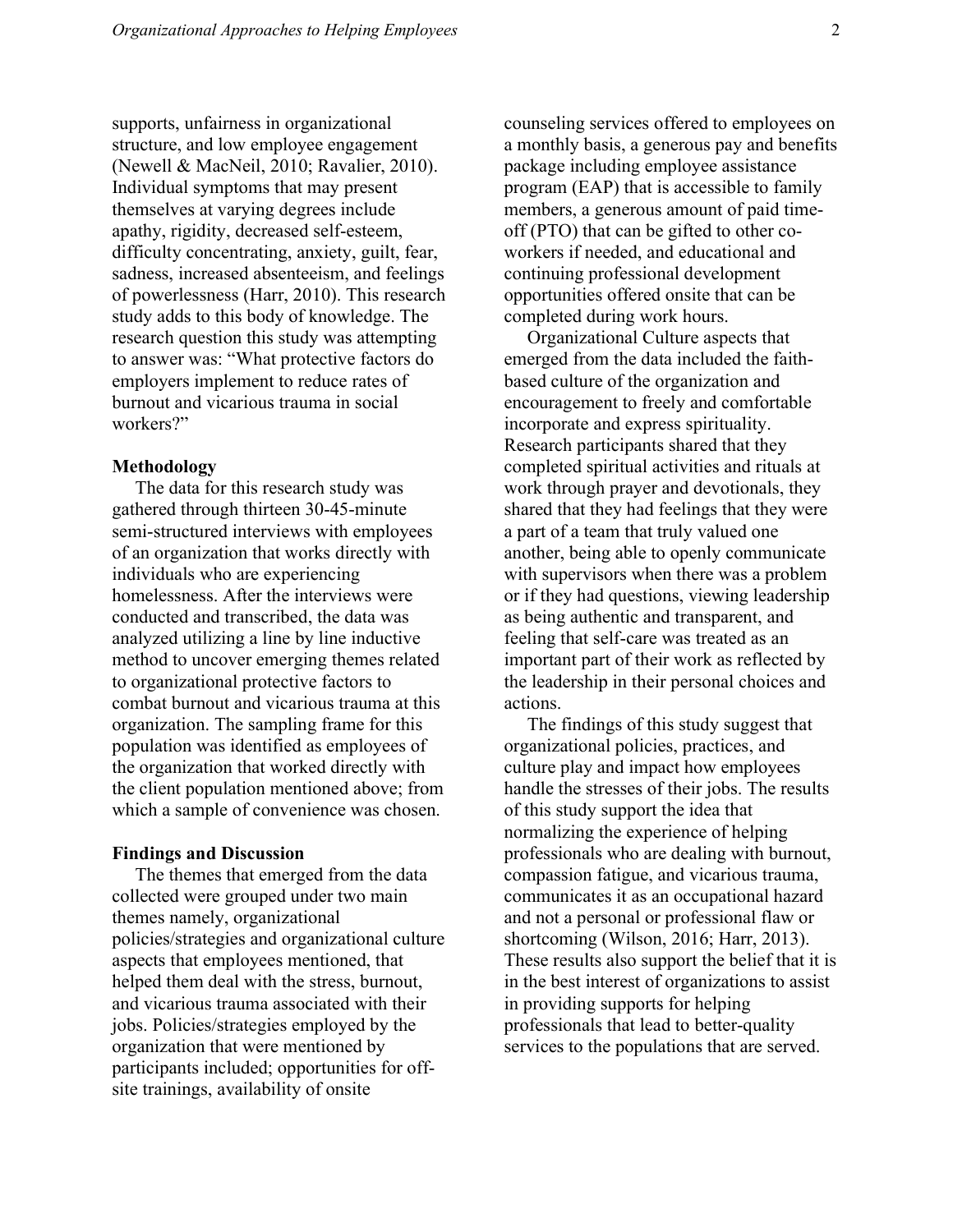# **Limitations**

 Limitations of this study include its small sample size that was conveniently picked, which affects the generalizability of the study. Given that the study was conducted at only one organization with a handful of employees, the hope is that it will garner further consideration into this research question and that future studies will be conducted to continue to develop knowledge on what part organizations have in helping their employees manage vicarious trauma, compassion fatigue and burnout.

### **Conclusion**

 In conclusion, the results of this study support the importance of meaningful organizational policies and practices that support employee well-being. The practices highlighted by the study results included organizational policies, strategies and culture that support direct service employee well-being and help alleviate vicarious trauma and burnout. Given that the highest predictor for experiencing burnout, vicarious trauma, and compassion fatigue is working in a helping profession, it is important to consider that organizations intentionally adopt practices and a culture that supports their direct service employees.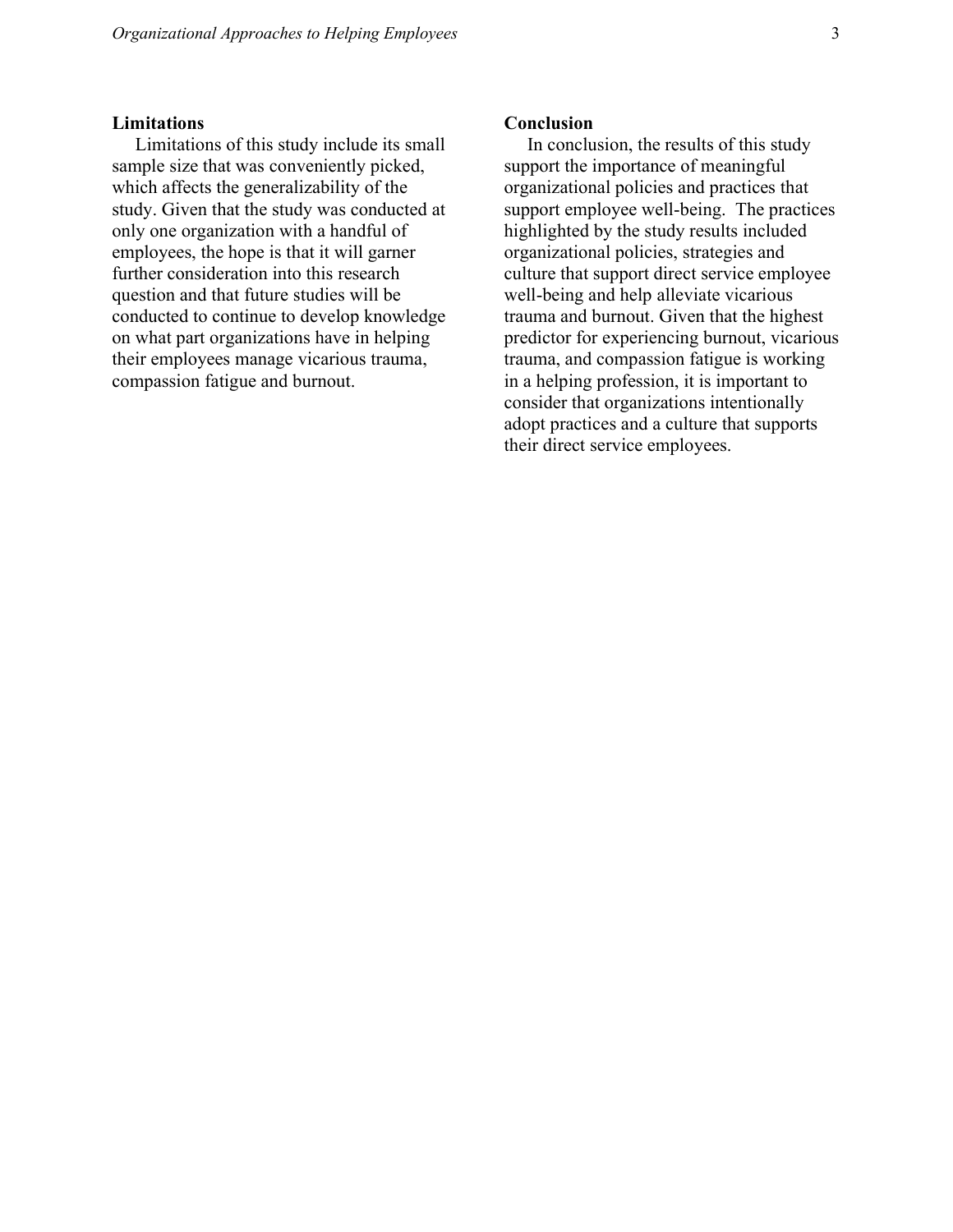# References

- Doukessa Lerias, & Mitchell K. Byrne. (2003). Vicarious traumatization: symptoms and predictors. Stress & Health: Journal of the International Society for the Investigation of Stress, 19(3), 129. Retrieved from https://doi.org/10.1002/smi.969
- Fakunmoju, S. B., & Kersting, R. C. (2016). Perceived Effects of Student Loan Forgiveness on Turnover Intention among Social Workers in Massachusetts. Social Work, 61(4), 331– 339. https://doi.org/10.1093/sw/sww051
- Finklestein, M., Stein, E., Greene, T., Bronstein, I., & Solomon, Z. (2015). Posttraumatic Stress Disorder and Vicarious Trauma in Mental Health Professionals. Health & Social Work, 40(2), e25–e31. Retrieved from https://doi.org/10.1093/hsw/hlv026
- Harr, C. (2013). Promoting Workplace Health by Diminishing the Negative Impact of Compassion Fatigue and Increasing Compassion Satisfaction. Social Work & Christianity, 40(1), 71–88. Retrieved from http://search.ebscohost.com/login.aspx?direct=true&AuthType=sso&db=asn&AN=85443 978&site=ehost-live&scope=site&custid=s3915890
- Michalopoulos, L., & Aparicio, E. (2012). Vicarious Trauma in Social Workers: The Role of Trauma History, Social Support, and Years of Experience. Journal of Aggression, Maltreatment & Trauma, 21(6), 646–664. https://doi.org/10.1080/10926771.2012.689422
- Newell, J. M., & MacNeil, G. A. (2010). Professional Burnout, Vicarious Trauma, Secondary Traumatic Stress, and Compassion Fatigue: A Review of Theoretical Terms, Risk Factors, and Preventive Methods for Clinicians and Researchers. Best Practice in Mental Health, 6(2), 57–68. Retrieved from http://search.ebscohost.com/login.aspx?direct=true&AuthType=sso&db=asn&AN=60132 515&site=ehost-live&scope=site&custid=s3915890
- Newell, J. M., & Nelson-Gardell, D. (2014). A Competency-Based Approach to Teaching Professional Self-Care: An Ethical Consideration for Social Work Educators. Journal of Social Work Education, 50(3), 427–439. https://doi.org/10.1080/10437797.2014.917928
- Ng, I. H. (2010). What if Social Workers Were Paid More? Administration in Social Work, 34(4), 351–360. https://doi.org/10.1080/03643107.2010.500988
- Ravalier, J.M (2010). The influence of work engagement in social workers in England. Occupational Medicine, 68(6), 399–404. https://doi.org/10.1093/occmed/kqy087